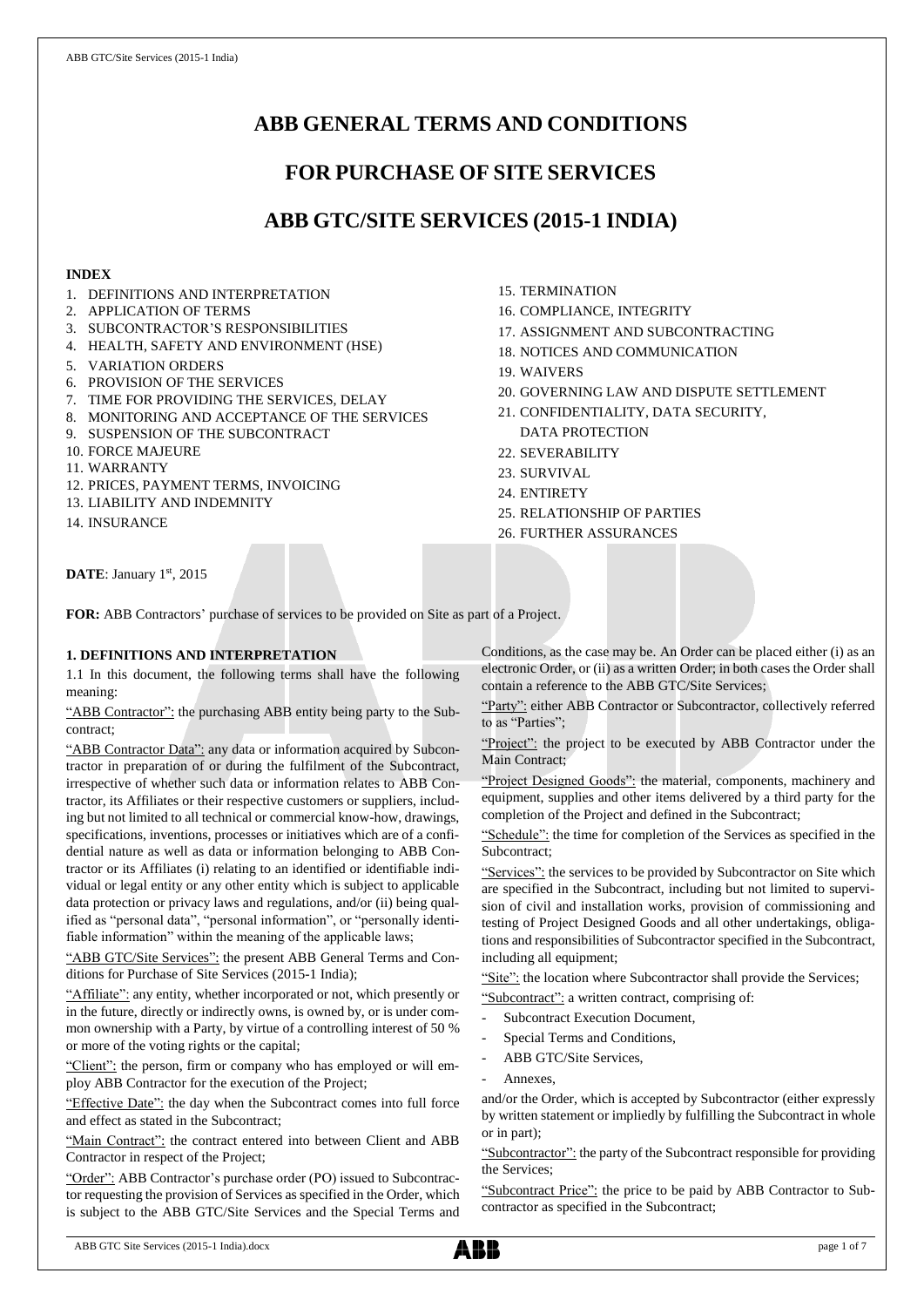"Variation Order": a change to the Subcontract such as to alter the Schedule, and to amend, to omit, to add to, or otherwise to change the Services or any parts thereof.

1.2 Unless otherwise specified in the present ABB GTC/Site Services or the Subcontract:

1.2.1 References to Clauses are to Clauses of the ABB GTC/Site Services;

1.2.2 Headings to Clauses are for convenience only and do not affect the interpretation of the ABB GTC/Site Services;

1.2.3 The use of the singular includes the plural and vice versa.

1.3 Capitalized terms used in the ABB GTC/Site Services and the Subcontract shall have the meaning and shall be interpreted in the way described under Clause 1.1 above or as otherwise expressly defined in the ABB GTC/Site Services, or the Subcontract.

# **2. APPLICATION OF TERMS**

2.1 The Subcontract, including the ABB GTC/Site Services, shall be the exclusive terms and conditions upon which ABB Contractor is willing to deal with Subcontractor, and the terms of the Subcontract, including the ABB GTC/Site Services, shall govern the contractual relationship between ABB Contractor and Subcontractor.

2.2 No terms or conditions endorsed upon, delivered with or contained in Subcontractor's quotations, acknowledgements or acceptances, specifications or similar documents will form part of the Subcontract, and Subcontractor waives any right which it otherwise might have to rely on such other terms or conditions.

2.3 Any amendment to the Subcontract or deviations from the provisions of the Subcontract shall have no effect unless expressly agreed in writing by the Parties.

# **3. SUBCONTRACTOR'S RESPONSIBILITIES**

3.1 Subcontractor shall provide the Services:

3.1.1 in accordance with the applicable laws and regulations;

3.1.2 in accordance with the quality standards stated under Clause 11.1 and further specified in the Subcontract;

3.1.3 free from defects and from any rights of third parties;

3.1.4 on the dates specified in the Schedule;

3.1.5 in the quantity specified in the Subcontract; and

3.1.6 in accordance with ABB Contractor's instructions which may be issued from time to time; and

3.1.7 by skilled, experienced and competent engineers, foremen and labour, hired in numbers necessary for the proper and timely provision of the Services.

3.2 Subcontractor shall not substitute or modify any of the Services without ABB Contractor's prior written approval.

3.3 Subcontractor shall access the Site only with ABB Contractor's prior written approval. ABB Contractor shall grant Subcontractor access to the respective portions of the Site (as may be required in accordance with the Schedule) to enable Subcontractor to perform its obligations under the Subcontract.

3.4 Subcontractor shall co-operate with ABB Contractor's request in scheduling and providing the Services to avoid conflict or interference with work provided by other contractors and third parties at Site.

3.5 Subcontractor shall co-ordinate the performance of the Services with ABB Contractor's Site management, taking into account the conditions prevailing on the Site. Subcontractor shall supply all equipment relevant to the Services to be provided and special tools of whatever kind, commissioning spares and consumables required for these Services. For the avoidance of doubt, special tools shall include all items required to work on the instrumentation and the control equipment and to install, set-up and configure the controls and transmitters provided with the Project Designed Goods. All spare parts, special tools and consumables shall become the property of ABB Contractor.

3.6 Subcontractor shall in a timely manner obtain and pay for all permits, licenses, visas and approvals necessary to allow its personnel to execute the Services in accordance with the Schedule. Personnel shall comply with particular country specific travel safety instructions and/or restrictions as provided by ABB Contractor. Subcontractor shall employ and provide sufficient number of competent and experienced personnel for the execution of the Services. Upon ABB Contractor's request Subcontractor shall remove forthwith from the Site any person who, in the opinion of ABB Contractor, misconducts or is incompetent or negligent. Any person so removed shall be replaced within fifteen (15) calendar days by a competent substitute. All costs relating to such removal shall be borne by Subcontractor. Subcontractor shall employ only persons free from contagious diseases. Subcontractor shall, if requested by ABB Contractor, perform medical examination of his employees and provide ABB Contractor with the results of such examination, unless such provision would violate applicable laws.

3.7 Subcontractor shall satisfy itself as to the specifics of the Site, and all aspects thereof insofar as they affect the execution of the Services. Subcontractor shall also satisfy itself as to the means of access to the Site, the accommodation which may be required, the extent and nature of work and materials necessary for execution and completion of the Services, and whether Subcontractor has reasonably considered all such aspects in the Subcontract Price.

3.8 ABB Contractor may request Subcontractor to nominate and use a local sub-supplier to provide Services in the country of Site and to enter into the respective supply agreement with such sub-supplier. If Subcontractor nominates a sub-supplier for this purpose, Subcontractor warrants and undertakes to ABB Contractor that Subcontractor will coordinate its respective duties and obligations with the duties and obligations of that sub-supplier. Subcontractor will also ensure that Subcontractor and its sub-supplier jointly provide the supervision of the installation, commissioning of the Project Designed Goods and perform all work incidental thereto and/or otherwise necessary to ensure that the Project Designed Goods are completed and operational in accordance with the Subcontract.

3.9 Subcontractor shall be responsible for any activities performed by its employees in relation to the Subcontract, and in particular the following shall apply:

3.9.1 Subcontractor assumes full and exclusive responsibility for any accident or occupational disease occurred to its employees in relation to the performance of the Subcontract.

3.9.2 It is expressly agreed that the Subcontract does not imply any employment relationship between ABB Contractor and Subcontractor, or between ABB Contractor and Subcontractor's employees assigned to the execution of the Subcontract. ABB Contractor shall remain free of any direct or indirect responsibility or liability for labour, social security or taxes with respect to Subcontractor and its employees assigned to the performance of the Subcontract.

3.9.3 Subcontractor shall hire in its own name all employees required to perform effectively the Subcontract, who shall under no circumstances act as ABB Contractor's employees.

3.9.4 Subcontractor shall be solely and exclusively responsible for any claims and/or lawsuits filed by its employees and – unless caused by ABB Contractor's gross negligence or intentional act – hold ABB Contractor entirely safe and harmless from such claims and/or lawsuits. Subcontractor undertakes to voluntarily appear in court, recognizing its status as sole and exclusive employer, and to provide ABB Contractor with any and all requested documentation necessary to ensure proper legal defence of ABB Contractor in court.

3.9.5 ABB Contractor is authorized to make any payments due to Subcontractor's employees performing the Subcontract, in order to avoid lawsuits. Such payments may be made through withholding Subcontractor's credits, through offsetting or in any other way. Subcontractor shall provide any support requested by ABB Contractor with regard to such payments and indemnify ABB Contractor for any payments made.

3.10 Subcontractor will be responsible and liable for due compliance and implementation of all statutory provisions applicable to the personnel engaged for performance of any Services under the Subcontract, in

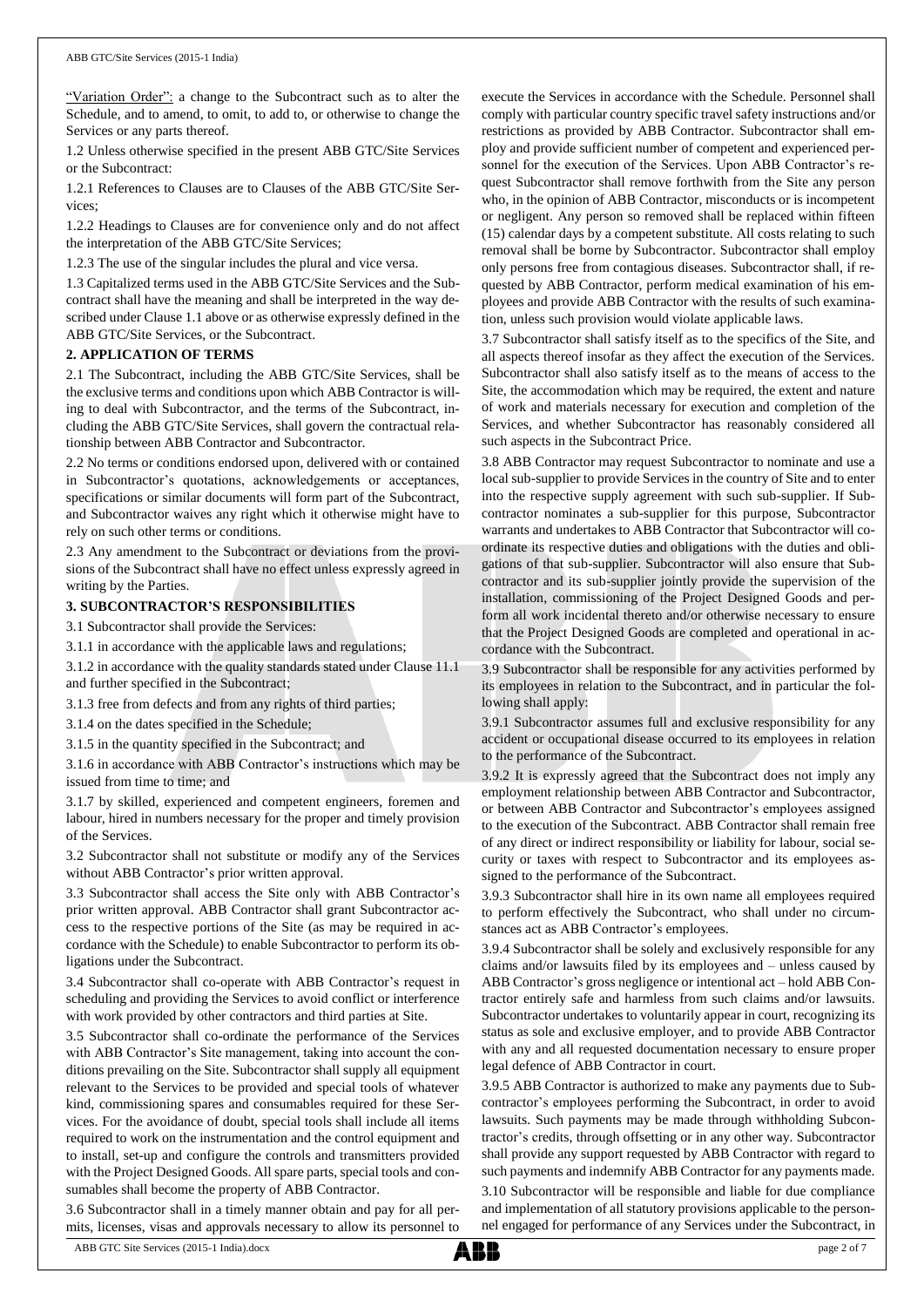accordance with applicable labour and establishment legislations. Subcontractor shall submit such documents as required by ABB Contractor to evidence Subcontractor's compliance with its obligations under this Clause. Subcontractor hereby agrees that ABB Contractor shall have the right to withhold payments due to Subcontractor in the event that Subcontractor fails to produce sufficient documentary evidences for compliance with its obligations.

# **4. HEALTH, SAFETY AND ENVIRONMENT (HSE)**

4.1 Subcontractor shall comply and ensure compliance by any of its employees and subcontractors with all applicable laws relating to HSE throughout the performance of the Subcontract.

4.2 Subcontractor shall comply with (i) ABB Contractor's HSE instructions for the Site and ABB's Code of Practice for Safe Working (as referred to in the Special Terms and Conditions), (ii) Client's instructions concerning HSE at Site and (iii) applicable industry standards and good engineering practice.

4.3 Subcontractor shall ensure that all its personnel, and its subcontractors' personnel, working on Site shall have received relevant training and induction before being allowed to work on Site. Subcontractor shall immediately remove from Site any person who, in ABB Contractor's opinion, fails to comply with the provisions of the relevant legislation, regulations and rules as appropriate or such other HSE legislation, which from time to time may be in force.

4.4 Subcontractor shall be solely responsible for the health and safety of all its employees and subcontractors at Site and shall immediately advise ABB Contractor and the relevant authority, if so required, of the occurrence of any accident, incident or near-miss on or about the Site or otherwise in connection with the provision of the Services. Within twenty four (24) hours after the occurrence of any such accident, incident or near-miss, Subcontractor shall furnish ABB Contractor with a written report, which shall be followed within fourteen (14) calendar days by a final report. Subcontractor shall also provide such a report to the appropriate authority when required. This procedure shall not relieve Subcontractor from the full responsibility to protect persons and property, and from its liability for damages.

4.5 Subcontractor shall notify ABB Contractor of all hazardous materials (as such term is defined in applicable laws or regulations) to be used for the commissioning and/or testing of the Project Designed Goods. Subcontractor shall furnish ABB Contractor with copies of all applicable material safety data sheets and provide any appropriate special handling instructions no later than ten (10) calendar days prior to the provision of the Services.

## **5. VARIATION ORDERS**

ABB Contractor may issue, in the standard form provided in the Annexes, Variation Orders to Subcontractor to alter the Schedule, to amend, omit, add to, or otherwise change the Services or any parts thereof. Subcontractor shall carry out such Variation Orders only upon receipt of written Variation Order and continue to be bound by the provisions of the Subcontract. The value of each Variation Order shall then be added to or deducted from the Subcontract Price, as appropriate; agreed unit prices shall continue to apply. The Variation Order shall, as the case may be, express the amount of time by virtue of which the Schedule shall be shortened or extended. Subcontractor shall not postpone or delay the performance of a Variation Order on the grounds of dispute, or that it is subject to acceptance by Subcontractor, or agreeing to the value amount, and/or time extension to Schedule.

# **6. PROVISION OF THE SERVICES**

6.1 Subcontractor shall provide the Services and meet the Schedule both as specified in the Subcontract. Partial performance is not accepted unless confirmed or requested by ABB Contractor in writing.

6.2 Subcontractor shall submit for ABB Contractor's approval a detailed execution plan (including agreed milestones as specified in the Subcontract) for the performance of the Subcontract and shall assist ABB Contractor with regard to the scheduling and planning process,

and cooperate with ABB Contractor in all respects of the Subcontract scheduling and planning.

6.3 Unless requested otherwise, Subcontractor shall at least monthly in the form requested by ABB Contractor, report the status of the provision of the Services. Subcontractor shall anticipate that the Services may be interfered with or incidentally delayed from time to time due to concurrent performance of work by others. The report shall be provided to ABB Contractor within five (5) calendar days from the end of the month covered by the report. If the provision of the Services or any part thereof is behind the Schedule, Subcontractor shall submit in writing a recovery plan specifying its activities for reaching compliance with the Schedule. Upon ABB Contractor's request, Subcontractor shall provide ABB Contractor at any time with all information regarding the provision of the Services. ABB Contractor shall have the right to withhold payments under the Subcontract if Subcontractor fails to submit any of the reports.

6.4 Subcontractor must indicate latest at the time of acceptance of the Subcontract the customs tariff numbers of the country of consignment and the countries of origin for all Services. For controlled Services, the relevant national export control numbers must be indicated and, if the Services are subject to U.S. export regulations, the U.S. Export Control Classification Numbers (ECCN) or classification numbers of the International Traffic In Arms Regulations (ITAR) must be specified. Proofs of preferential origin as well as conformity declarations and marks of the country of consignment or destination are to be submitted without being requested; certificates of origin upon request.

# **7. TIME FOR PROVIDING THE SERVICES, DELAY**

7.1 If Subcontractor does not comply with the Schedule, ABB Contractor reserves the right to instruct Subcontractor in writing to expedite its performance under the Subcontract. Subcontractor shall take such measures (in accordance with ABB Contractor's instructions) as required for acceleration of progress so as to complete the provision of the Services, or the relevant part thereof, on time. Subcontractor shall not be entitled to any additional payment for taking such steps to accelerate the work to meet the Schedule. Subcontractor shall notify ABB Contractor in writing within twenty four (24) hours of the occurrence and cause of any delay and also to make every effort to minimise or mitigate the costs or the consequences of such delay.

7.2 If Subcontractor fails to provide the Services in accordance with the Schedule, Subcontractor shall pay to ABB Contractor liquidated damages for this default. The liquidated damages shall be payable at a rate specified in the Subcontract. Subcontractor shall pay the liquidated damages upon written demand or upon receipt of an invoice from ABB Contractor. The amount of liquidated damages may be deducted by ABB Contractor from any payments due or which may become due to Subcontractor without prejudice to any other recovery method. The payment of such liquidated damages shall not relieve Subcontractor from any of its obligations and liabilities under the Subcontract.

7.3 If the delay in providing the Services is such that ABB Contractor is entitled to maximum liquidated damages and if the Services are still not provided, ABB Contractor may in writing demand provision of the Services within a final reasonable period which shall not be less than one week.

7.4 If Subcontractor does not provide the Services within such final period and this is not due to any circumstance for which ABB Contractor is responsible, then ABB Contractor reserves the right to:

7.4.1 terminate the Subcontract pursuant to Clause 15 (Termination);

7.4.2 refuse any subsequent provision of the Services which Subcontractor attempts to make;

7.4.3 recover from Subcontractor any costs or expenditure incurred by ABB Contractor in obtaining the services in substitution from another Subcontractor;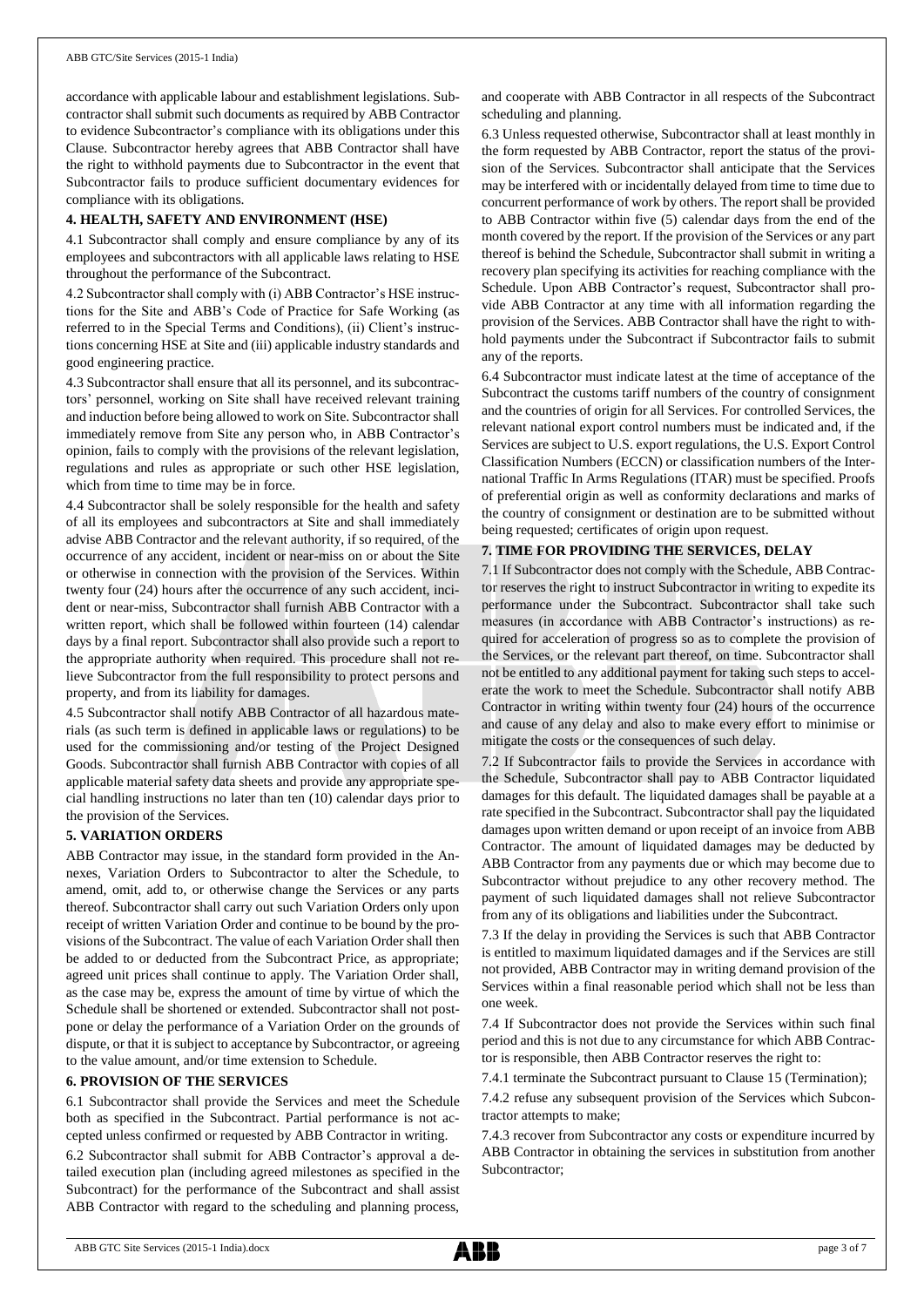7.4.4 claim in addition to liquidated damages under Clause 7 for any additional costs, losses or damages incurred whatsoever by ABB Contractor which are reasonably attributable to Subcontractor's failure to comply with the Subcontract.

7.5 ABB Contractor shall also have the right to terminate the Subcontract by notice in writing to the Subcontractor, if it is clear from the circumstances that there will occur a delay in providing the Services which under Clause 7 would entitle ABB Contractor to maximum liquidated damages.

# **8. MONITORING AND ACCEPTANCE OF THE SERVICES**

8.1 Subcontractor shall allow ABB Contractor and/or its authorised representatives to monitor the provision of the Services at any time.

8.2 Notwithstanding any monitoring, Subcontractor shall remain fully responsible for the Services' compliance with the Order. This applies whether or not ABB Contractor has exercised its right of monitoring and shall not limit Subcontractor's obligations under the Order. For the avoidance of doubt, monitoring of Services by ABB Contractor Customer and/or its authorised representatives shall in no event exempt Subcontractor from or limit Subcontractor's warranties or liability in any way.

8.3 ABB Contractor shall not be deemed to have accepted any Services until it has had a reasonable time to review them following completion or, in the case of a defective performance, until a reasonable time after such defective performance has become apparent. Such reasonable time period shall be determined by the specifics of the Services, the defective performance and the circumstances of the provision of the Services.

# **9. SUSPENSION OF THE SUBCONTRACT**

9.1 ABB Contractor shall have the right to suspend performance of the Subcontract at any time for convenience for a period of 90 calendar days in the aggregate without any compensation to Subcontractor. In case the suspension extends beyond 90 calendar days, Subcontractor shall be compensated by ABB Contractor for the direct and reasonable incurred costs of such suspension, such as cost of protection, storage and insurance. The agreed time for performance of the Subcontract or the concerned part thereof shall be extended by the time period of the suspension.

9.2 If the suspension of the Subcontract is caused or requested by Client, Subcontractor shall be entitled only to a compensation as specified in the Subcontract and to the extent paid by Client.

9.3 Subcontractor shall suspend the performance of the Subcontract or any part thereof, including postponing the provision of the Services, for such times and in such manner as ABB Contractor considers necessary (i) for proper HSE or execution of the Subcontract, or (ii) due to any default by Subcontractor, in which case Subcontractor shall bear all costs and be liable for the delay arising from such suspension.

9.4 Subcontractor shall have no right to suspend performance of the Subcontract.

## **10. FORCE MAJEURE**

10.1 Neither Party shall be liable for any delay in performing or for failure to perform its obligations under the Subcontract if the delay or failure results from an event of "Force Majeure", provided that the affected Party serves notice to the other Party within five (5) calendar days from occurrence of the respective event of Force Majeure.

10.2 "Force Majeure" means the occurrence of any event which is unforeseeable and beyond the control of the Party affected that results in the failure or delay by such Party of some performance under the Subcontract, in full or part. Each Party shall use its reasonable endeavours to minimise the effects of any event of Force Majeure.

## **11. WARRANTY**

11.1 Subcontractor warrants that the Services:

11.1.1 comply with the Subcontract, including but not limited to any specification as stipulated in the Subcontract, and with good engineering practices;

11.1.2 are fit for the particular purpose of the Project, whether expressly or impliedly made known to Subcontractor in the Subcontract; 11.1.3 are free from defects; and

11.1.4 comply with Clauses 3.1.1 and 16 (Compliance, Integrity).

11.2 The warranty period shall be thirty six (36) months from acceptance of the Services.

11.3 In the event of a breach of warranty, the entire warranty period of Clause 11.2 shall be restarted upon Client's and/or ABB Contractor's written confirmation the Services are no longer defective.

11.4 In case of non-compliance with the warranty provided under this Clause 11, ABB Contractor shall be entitled to enforce one or more of the following remedies at Subcontractor's own expense and risk:

11.4.1 to give Subcontractor the opportunity to carry out any additional work necessary to ensure that the terms and conditions of the Subcontract are fulfilled within twenty (20) calendar days from ABB Contractor's notice;

11.4.2 to carry out (or to instruct a third party to carry out) any additional work necessary to make the Services comply with the Subcontract;

11.4.3 to obtain from Subcontractor prompt replacement of the noncompliant Services by other Services conforming with the Subcontract; 11.4.4 to refuse to accept any further provision of the Services, but without exemption from Subcontractor's liability for the defective Services;

11.4.5 to claim such costs and damages as may have been sustained by ABB Contractor as a result of Subcontractor's breach or failure;

11.4.6 to terminate the Subcontract in accordance with Clause 15.1.

11.5 The rights and remedies available to ABB Contractor and contained in the Subcontract are cumulative and are not exclusive of any rights or remedies available under warranty, at law or in equity.

# **12. PRICES, PAYMENT TERMS, INVOICING**

12.1 The Subcontract Price shall be deemed to cover the fulfilment by Subcontractor of all its obligations under the Subcontract and include the costs of the Services specified and the costs for everything, including but not limited to supervision, fees, taxes, duties, transportation, profit, overhead, licences, permits, and travel, whether indicated or described or not, which is necessary for the provision of the Services.

12.2 The prices stipulated in the Subcontract are fixed unless otherwise provided in a Variation Order.

12.3 The payment terms and the applicable procedures shall be specified in the Subcontract.

12.4 Subcontractor shall submit invoices complying with Subcontractor's and ABB Contractor's applicable local mandatory law, generally accepted accounting principles and ABB Contractor requirements set forth in the Subcontract, which shall contain the following minimum information: Subcontractor name, address and reference person including contact details (telephone, e-mail etc.); invoice date; invoice number; Order number (same as stated in the Order); Subcontractor number (same as stated in the Order); address of ABB Contractor; quantity; specification of Services supplied; price (total amount invoiced); currency; tax or VAT amount; tax or VAT number; Authorized Economic Operator and/or Approved Exporter Authorization number and/or other customs identification number, if applicable.

12.5 Invoices shall be accompanied by interim release of liens or privileges and shall be issued to ABB Contractor as stated in the Subcontract. Invoices shall be sent to the invoice address specified in the Subcontract. The submission of an invoice shall be deemed to be a confirmation by Subcontractor that it has no additional claims, except as may already have been submitted in writing, for anything that has occurred up to and including the last day of the period covered by such invoice. 12.6 Subcontractor shall make payment in due time for all equipment

and labour used in, or in connection with, the performance of the Subcontract in order to avoid the imposition of any lien or privilege against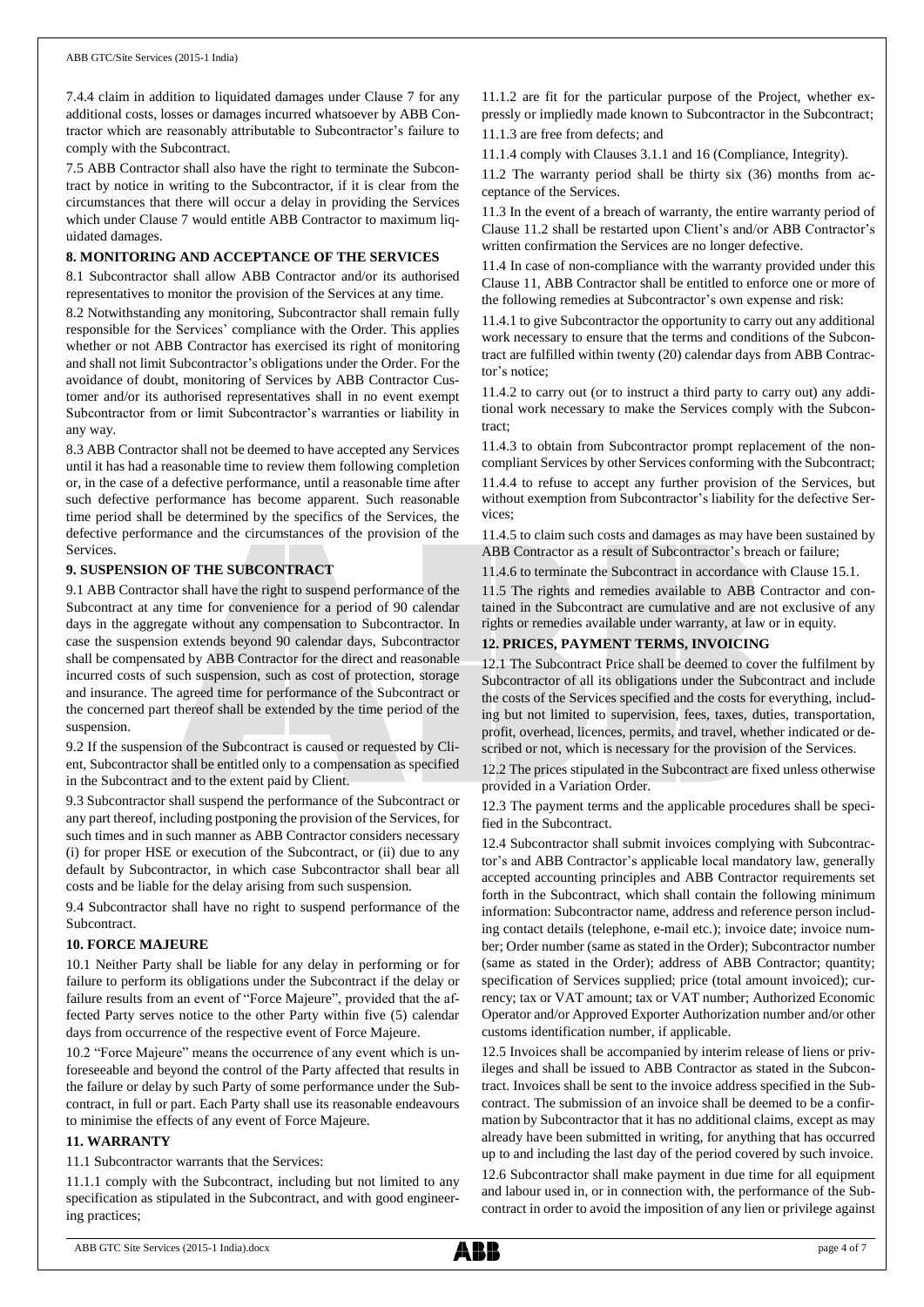any portion of the Services and/or the Project. In the event of the imposition of any such lien or privilege by any person who has supplied any such equipment or labour, or by any other person claiming by, through or under Subcontractor, Subcontractor shall, at its own expense, promptly take any and all action as may be necessary to cause such lien or privilege to be released or discharged. Subcontractor shall furnish satisfactory evidence, when requested by ABB Contractor, to verify compliance with the above. In the alternative, ABB Contractor may pay to release the lien and withhold such amounts from Subcontractor.

12.7 ABB Contractor shall have the right to withhold the whole or part of any payment to Subcontractor which, in the opinion of ABB Contractor, is necessary for protection of ABB Contractor from loss on account of claims against Subcontractor, or failure by Subcontractor to make due payments to its sub-suppliers or employees, or not having paid taxes, dues and social insurance contributions. ABB Contractor reserves the right to set off such amount owed to Subcontractor, or withhold payment for Services not provided in accordance with the Subcontract. However, Subcontractor shall not be entitled to set off any amounts owed by ABB Contractor to Subcontractor, unless prior approval has been granted by ABB Contractor in writing.

#### **13. LIABILITY AND INDEMNITY**

13.1 Subcontractor shall indemnify ABB Contractor against all liabilities, losses, damages, injuries, cost, expenses, actions, suits, claims, demands, charges or expenses whatsoever arising in connection with death or injury suffered by persons employed by Subcontractor or any of its sub-suppliers.

13.2 Without prejudice to applicable mandatory law or unless otherwise agreed between the Parties, Subcontractor shall compensate/indemnify ABB Contractor and Client for all liabilities, losses, damages, injuries, cost, actions, suits, claims, demands, charges or expenses whatsoever arising out of or in connection with the performance of the Subcontract and/or the Services (i) for Subcontractor's breaches of the Subcontract, and (ii) for any claim made by a third party (including employees of Subcontractor) against ABB Contractor in connection with the Services and to the extent that the respective liability, loss, damage, injury, cost or expense was caused by or arises from acts or omissions of Subcontractor and/or from the Services.

13.3 Subcontractor shall be responsible for the acts, omissions, defaults, negligence or obligations of any of its sub-suppliers, its agents, servants or workmen as fully as if they were the acts, omissions, defaults, negligence or obligations of Subcontractor.

13.4 ABB Contractor reserves the right to set off any indemnity/liability claims under the Subcontract against any amounts owed to Subcontractor.

13.5 For any indemnity obligations, Subcontractor shall defend ABB Contractor at its cost against any third party claims upon ABB Contractor's request.

#### **14. INSURANCE**

14.1 Subcontractor shall maintain as required in the Special Terms and Conditions and at its expense with reputable and financially sound insurers acceptable to ABB Contractor the following type of insurances: professional liability insurance, public liability insurance, statutory worker's compensation/employer's liability insurance.

14.2 All insurance policies shall be endorsed to include ABB Contractor as additional insured and provide a waiver of insurer's right of subrogation in favour of ABB Contractor. Subcontractor shall no later than Effective Date provide to ABB Contractor certificates of insurance covering such policies as well as confirmation that premiums have been paid. Subcontractor shall also provide upon ABB Contractor's request copies of such insurance policies.

14.3 In case of loss and damage related to the covers in Clause 14, any and all deductibles shall be for Subcontractor's account.

14.4 Subcontractor shall furnish notice to ABB Contractor within thirty (30) calendar days of any cancellation or non-renewal or material change to the terms of any insurance.

14.5 All Subcontractor policies (except worker's compensation/employer's liability) shall be considered primary insurance and any insurance carried by ABB Contractor shall not be called upon by Subcontractor's insurers to contribute or participate on the basis of contributing, concurrent, double insurance or otherwise.

14.6 Should Subcontractor fail to provide insurance certificates and maintain insurance according to Clause 14, ABB Contractor shall have the right to procure such insurance cover at the sole expense of Subcontractor.

14.7 Any compensation received by Subcontractor shall be applied towards the replacement and/or restoration of the Services.

14.8 Nothing contained in this Clause 14 shall relieve Subcontractor of any liability under the Subcontract or any of its obligations to make good any loss or damage. The insured amounts can neither be considered nor construed as a limitation of liability.

#### **15. TERMINATION**

15.1 Without prejudice to any other rights or remedies to which ABB Contractor may be entitled, ABB Contractor may terminate the Subcontract in the event that:

15.1.1 Subcontractor commits a breach of its obligations under the Subcontract, and fails to remedy that breach within ten (10) calendar days (unless otherwise stated under the Subcontract) of receiving written notice from ABB Contractor requiring its remedy; or

15.1.2 subject to Clause 7.3, the maximum amount of liquidated damages payable by Subcontractor is reached, or, subject to Clause 7.5, it is clear from the circumstances that a delay will occur in providing the Services which would entitle ABB Contractor to maximum liquidated damages; or

15.1.3 Subcontractor fails to provide, in response to demand by ABB Contractor, adequate assurance of Subcontractor's future performance, whereby ABB Contractor shall be the sole judge of the adequacy of said assurance; or

15.1.4 there is any adverse change in the position, financial or otherwise, of Subcontractor, whereby and without limitation:

a) Subcontractor becomes insolvent; or

b) an order is made for the winding up of Subcontractor; or

c) documents are filed with a court of competent jurisdiction for the appointment of an administrator of Subcontractor; or

d) Subcontractor makes any arrangement or composition with its creditors, or makes an application to a court of competent jurisdiction for the protection of its creditors in any way; or

15.1.5 Subcontractor ceases, or threatens to cease, performing a substantial portion of its business, whether voluntarily or involuntarily, that has or will have an adverse effect on Subcontractor's ability to perform its obligations under the Subcontract; or

15.1.6 any representation or warranty made by Subcontractor in the Subcontract is not true, or inaccurate and if such lack of truth or accuracy would reasonably be expected to result in an adverse impact on ABB Contractor, unless cured within ten (10) calendar days after the date of written notice of such lack; or

15.1.7 there is a change of control of Subcontractor.

15.2 Upon termination according to Clause 15.1, ABB Contractor shall be entitled to reclaim all sums which ABB Contractor has paid to Subcontractor under the Subcontract and to claim compensation for any costs, losses or damages incurred whatsoever in connection with such termination.

15.3 Upon termination according to Clause 15.1, ABB Contractor may complete the Subcontract or employ other suppliers to complete the Subcontract. Any such work shall be performed at Subcontractor's risk and expense.

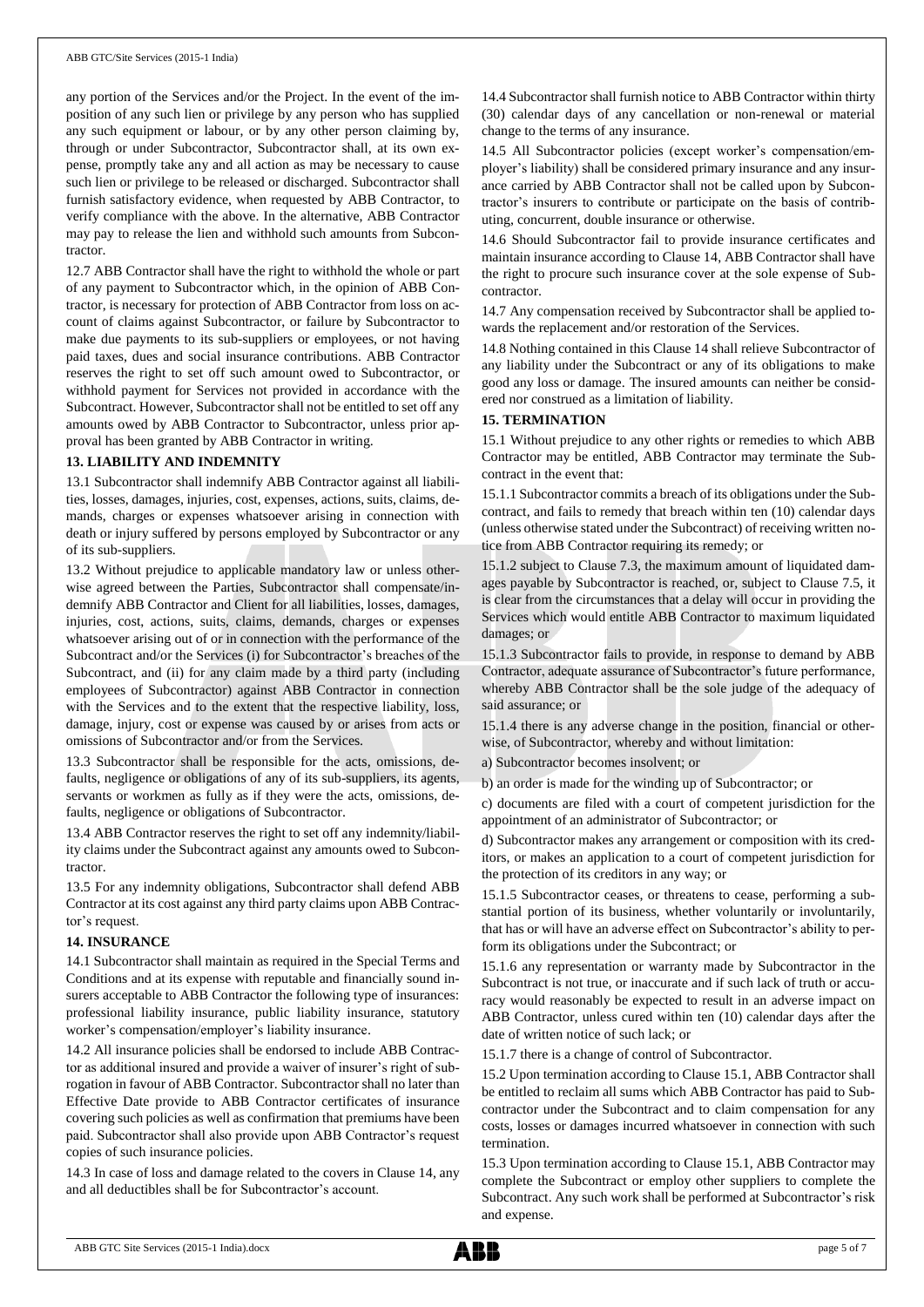15.4 Upon termination according to Clause 15.1, ABB Contractor shall have the right to enter into, and Subcontractor shall undertake to assign, any agreements with Subcontractor's sub-suppliers. Any costs related to such assignments of agreements with sub-suppliers from Subcontractor to ABB Contractor shall be for the account of Subcontractor.

15.5 ABB Contractor has the right to terminate the Subcontract or parts of the Subcontract without cause at any time with immediate effect at its sole discretion by written notice to Subcontractor. Upon receipt of such notice Subcontractor shall stop all provision of the Services and performance of the Subcontract unless otherwise directed by ABB Contractor. ABB Contractor shall pay Subcontractor for the Services provided. Subcontractor shall have no further claim for compensation due to such termination. Claims for compensation of loss of anticipated profits are excluded.

15.6 In case the Main Contract is terminated for reasons other than Subcontractor's performance and if ABB Contractor, as a result thereof, terminates the Subcontract, compensation to be paid to Subcontractor shall correspond to the compensation paid by Client to ABB Contractor for the respective part of the Subcontract.

15.7 On termination of the Subcontract, Subcontractor shall immediately deliver to ABB Contractor all copies of information or data provided by ABB Contractor to Subcontractor for the purposes of the Subcontract. Subcontractor shall certify to ABB Contractor that Subcontractor has not retained any copies of such information or data.

15.8 On termination of the Subcontract, Subcontractor shall immediately deliver to ABB Contractor all specifications, programs and other information, data, and Subcontractor Documentation regarding the Services which exist in any form whatsoever at the date of such termination, whether or not then complete.

15.9 Termination of the Subcontract, however arising, shall not affect or prejudice the accrued rights of the Parties as at termination, or the continuation of any provision expressly stated to survive, or implicitly surviving, termination.

## **16. COMPLIANCE, INTEGRITY**

16.1 Subcontractor shall provide the Services in compliance with all relevant legislation, laws, rules, regulations, and codes of practice, guidance and other requirements of any relevant government or governmental agency. To the extent that such regulations are advisory rather than mandatory, the standard of compliance to be achieved by Subcontractor shall be in compliance with the generally accepted best practice of the relevant industry.

16.2 Subcontractor must comply with the ABB Lists of Prohibited and Restricted Substances and with the reporting and other requirements regarding Conflict Minerals made available under **[www.abb.com](http://www.abb.com/) – Supplying – Material Compliance** or otherwise and shall provide ABB Contractor with respective documents, certificates and statements if requested. Any statement made by Subcontractor to ABB Contractor (whether directly or indirectly, e. g. where applicable via the ABB Supplier Registration and Pre-Qualification System) with regard to materials used for or in connection with the Services will be deemed to be a representation under the Subcontract.

16.3 Subcontractor represents and warrants that it is knowledgeable with, and is and will remain in full compliance with all applicable trade and customs laws, regulations, instructions, and policies, including, but not limited to, securing all necessary clearance requirements, proofs of origin, export and import licenses and exemptions from, and making all proper filings with appropriate governmental bodies and/or disclosures relating to the provision of services, the release or transfer of goods, hardware, software and technology to non U.S. nationals in the U.S., or outside the U.S., the release or transfer of technology and software having U.S. content or derived from U.S. origin software or technology.

16.4 No material or equipment included in or used for the Services shall originate from any company or country listed in any relevant embargo issued by the authority in the country where the Services shall be used

or an authority otherwise having influence over the equipment and material forming part of the Services. If any of the Services are or will be subject to export restrictions, it is Subcontractor's responsibility to promptly inform ABB Contractor in writing of the particulars of such restrictions.

16.5 Both Parties warrant that each will not, directly or indirectly, and that each has no knowledge that the other Party or any third parties will, directly or indirectly, make any payment, gift or other commitment to its customers, to government officials or to agents, directors and employees of each Party, or any other party in a manner contrary to applicable laws (including but not limited to the U. S. Foreign Corrupt Practices Act and, where applicable, legislation enacted by member states and signatories implementing the OECD Convention Combating Bribery of Foreign Officials), and shall comply with all relevant laws, regulations, ordinances and rules regarding bribery and corruption. Nothing in the Subcontract shall render either Party or any of its Affiliates liable to reimburse the other for any such consideration given or promised.

16.6 Subcontractor herewith acknowledges and confirms that Subcontractor has received a copy of ABB's Code of Conduct and ABB's Supplier Code of Conduct or has been provided information on how to access both ABB Codes of Conduct online under **[www.abb.com/Integ](http://www.abb.com/Integrity)[rity](http://www.abb.com/Integrity)**. Subcontractor is obliged and agrees to perform its contractual obligations in accordance with both ABB Codes of Conduct, including but without limitation to all employment, health, safety and environmental requirements specified therein.

16.7 ABB has established the following reporting channels where Subcontractor and its employees may report suspected violations of applicable laws, policies or standards of conduct: Web portal: **[www.abb.com/Integrity](http://www.abb.com/Integrity) – Reporting Channels**; telephone and mail address: specified on this Web portal.

16.8 Any violation of an obligation contained in this Clause 16 shall be a material breach of the Subcontract. Either Party's material breach shall entitle the other Party to terminate the Subcontract with immediate effect and without prejudice to any further right or remedies under such Subcontract or applicable law.

16.9 Notwithstanding anything to the contrary contained in the Subcontract, Subcontractor shall, without any limitations, indemnify and hold harmless ABB Contractor from and against any liabilities, claim, proceeding, action, fine, loss, cost or damages arising out of or relating to any such violation of the above mentioned obligations and the termination of the Subcontract, or arising from export restrictions concealed by Subcontractor. With respect to export restrictions solely attributable to ABB Contractor's use of the Services, the now said commitment shall only apply to the extent Subcontractor has knowledge of or reasonably should have been aware of such use.

## **17. ASSIGNMENT AND SUBCONTRACTING**

17.1 Subcontractor shall neither novate nor assign, subcontract, transfer, nor encumber the Subcontract nor any parts thereof (including any monetary receivables from ABB Contractor) without prior written approval of ABB Contractor.

17.2 ABB Contractor may at any time assign, novate, encumber, subcontract or deal in any other manner with all or any of its rights or obligations under the Subcontract.

#### **18. NOTICES AND COMMUNICATION**

Any notice shall (unless otherwise agreed upon) be given in the language of the Subcontract by sending the same by registered mail, courier, fax or by e-mail to the address of the relevant Party as stated in the Subcontract or to such other address as such Party may have notified in writing to the other for such purposes. E-mail and fax notices expressly require written confirmation issued by the receiving Party. Electronic read receipts may not under any circumstances be deemed as confirmation of notice. Electronic signatures shall not be valid, unless expressly agreed in writing by duly authorised representatives of the Parties.